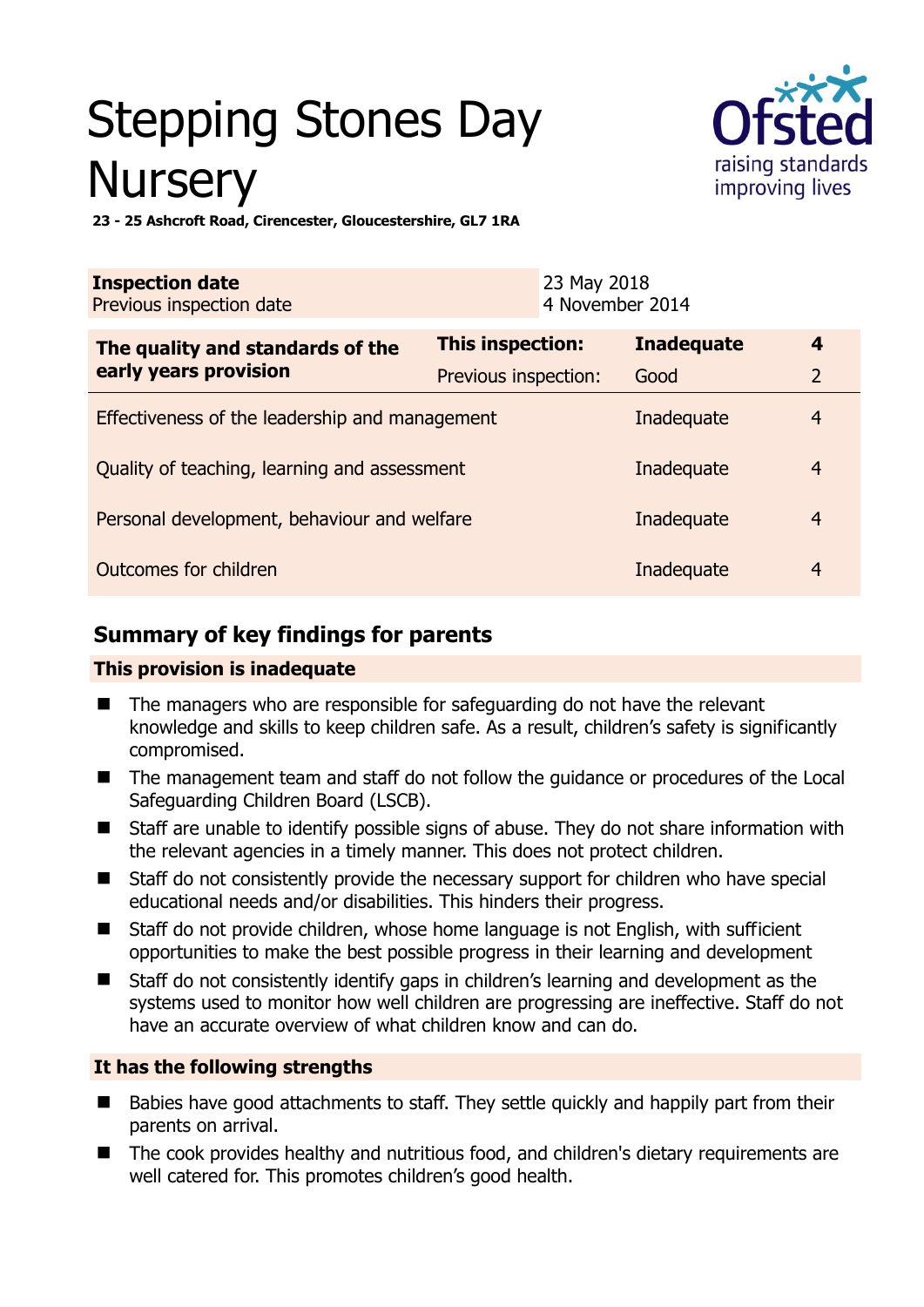# **What the setting needs to do to improve further**

#### **The provision is inadequate and Ofsted intends to take enforcement action**

| We will issue a Welfare Requirements Notice requiring the provider to:                                                                                                                                                                                                                                           |                 |
|------------------------------------------------------------------------------------------------------------------------------------------------------------------------------------------------------------------------------------------------------------------------------------------------------------------|-----------------|
|                                                                                                                                                                                                                                                                                                                  | <b>Due Date</b> |
| ensure the designated lead for safeguarding has the relevant<br>knowledge and skills to provide support, advice and guidance to<br>staff to keep children safe                                                                                                                                                   | 31/05/2018      |
| ensure the safeguarding policy and procedures is in line with the<br>guidance and procedures of the Local Safeguarding Children Board<br>(LSCB)                                                                                                                                                                  | 14/06/2018      |
| train all staff to ensure they have up to date knowledge of<br>safeguarding issues and are able to identify signs of possible abuse<br>and respond in a timely way                                                                                                                                               | 14/06/2018      |
| ensure suitable arrangements are in place to identify and support<br>children who have special educational needs and/or disabilities;<br>have regard to the Special Educational Needs Code of Practice and<br>work in partnership with relevant agencies to help children achieve<br>the best possible outcomes. | 14/06/2018      |

#### **To meet the requirements of the early years foundation stage and the Childcare Register the provider must:**

|                                                                                                                                                                                      | <b>Due Date</b> |
|--------------------------------------------------------------------------------------------------------------------------------------------------------------------------------------|-----------------|
| improve teaching to ensure that children whose home language is<br>not English have sufficient opportunities to make the best possible<br>progress in their learning and development | 14/06/2018      |
| improve the systems used to monitor how well children are<br>progressing in their learning and development.                                                                          | 14/06/2018      |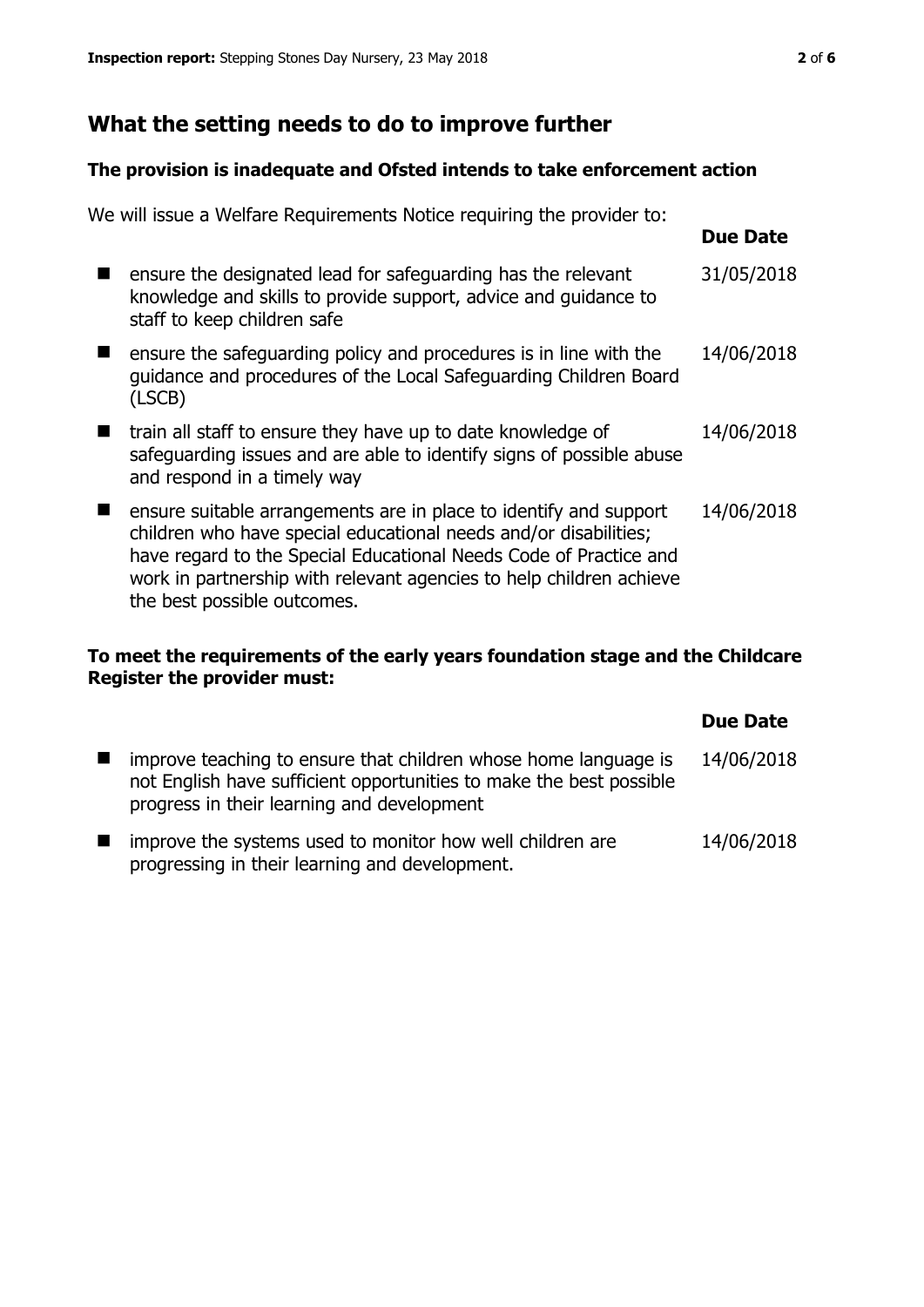#### **Inspection activities**

- $\blacksquare$  The inspector observed the quality of teaching and the interactions between the staff and children.
- The inspector scrutinised documentation, including children's learning files and records of injuries to children.
- The inspector met with the manager and leaders and spoke with staff and children at appropriate times during the inspection.
- $\blacksquare$  The inspector sought the views of parents.

#### **Inspector**

Vanessa Redmond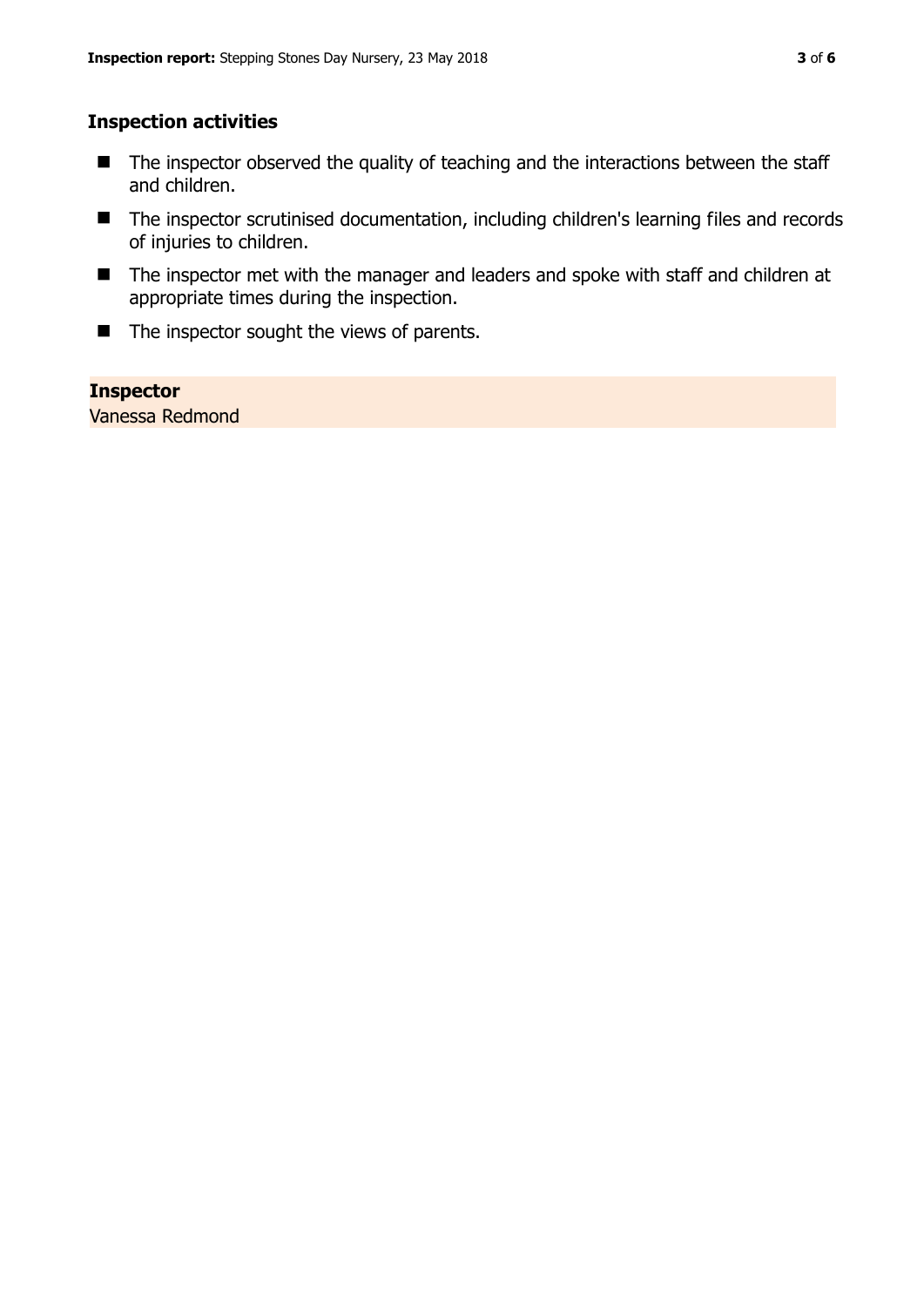### **Inspection findings**

#### **Effectiveness of the leadership and management is inadequate**

Safeguarding is ineffective. There are significant weaknesses in staff knowledge about how to protect children and keep them safe. The managers and staff responsible for safeguarding children do not have the required skills. They fail to take prompt action to ensure children's safety and well-being, which puts children at risk. Staff are unable to identify possible signs of non-accidental injury and neglect. For example, staff do not gather accurate information about injuries to children or seek an explanation from parents. They also fail to share information and concerns with the managers responsible for child protection. Staff do not follow the policy and procedures of the LSCB and staff are unaware of the action to take if a non-mobile baby arrives with an injury. Managers and staff do not understand the importance of recording information about potential concerns or how information should be shared with child protection agencies. This combination of failures puts children at significant risk of harm.

#### **Quality of teaching, learning and assessment is inadequate**

The systems used to monitor how well children are progressing in their learning and development are ineffective. Leaders have an inaccurate overview of children's development and fail to identify gaps in their progress. Not all staff support children who speak English as an additional language well enough. For example, staff leave children who are quieter and do not demand attention on their own with no interaction. Some staff support children well, which promotes their learning. For example, staff in the pre-school room encourage children to work cooperatively to solve problems as they complete a train track. Younger children enjoy being read to and they handle books carefully.

#### **Personal development, behaviour and welfare are inadequate**

Children's safety is significantly compromised due to weaknesses in safeguarding. Leaders have not ensured that all of the safeguarding and welfare requirements are met, which puts children at risk. Staff do not share information with each other about children who have special educational needs and/or disabilities. As a result, their needs are not met. Staff do not seek support from other professionals/agencies to ensure these children get the support they need. They are not given opportunities to make the best possible progress and be prepared for school. Nevertheless, children behave well, they share and take turns. Toddlers independently choose what they want to play with and benefit from the well-resourced outside area. Staff know the babies well and ensure their home routines are reflected in the nursery. Parents state their children are happy and they find the staff warm and welcoming. However, some parents express concern that the management team does not communicate information about matters relating to the nursery adequately. This includes issues relating to the recent closure of the nursery.

#### **Outcomes for children are inadequate**

Staff do not appropriately seek support for children who need additional help. Weaknesses in how staff assess what children know and can do and in the quality of teaching means that some children are not making adequate progress.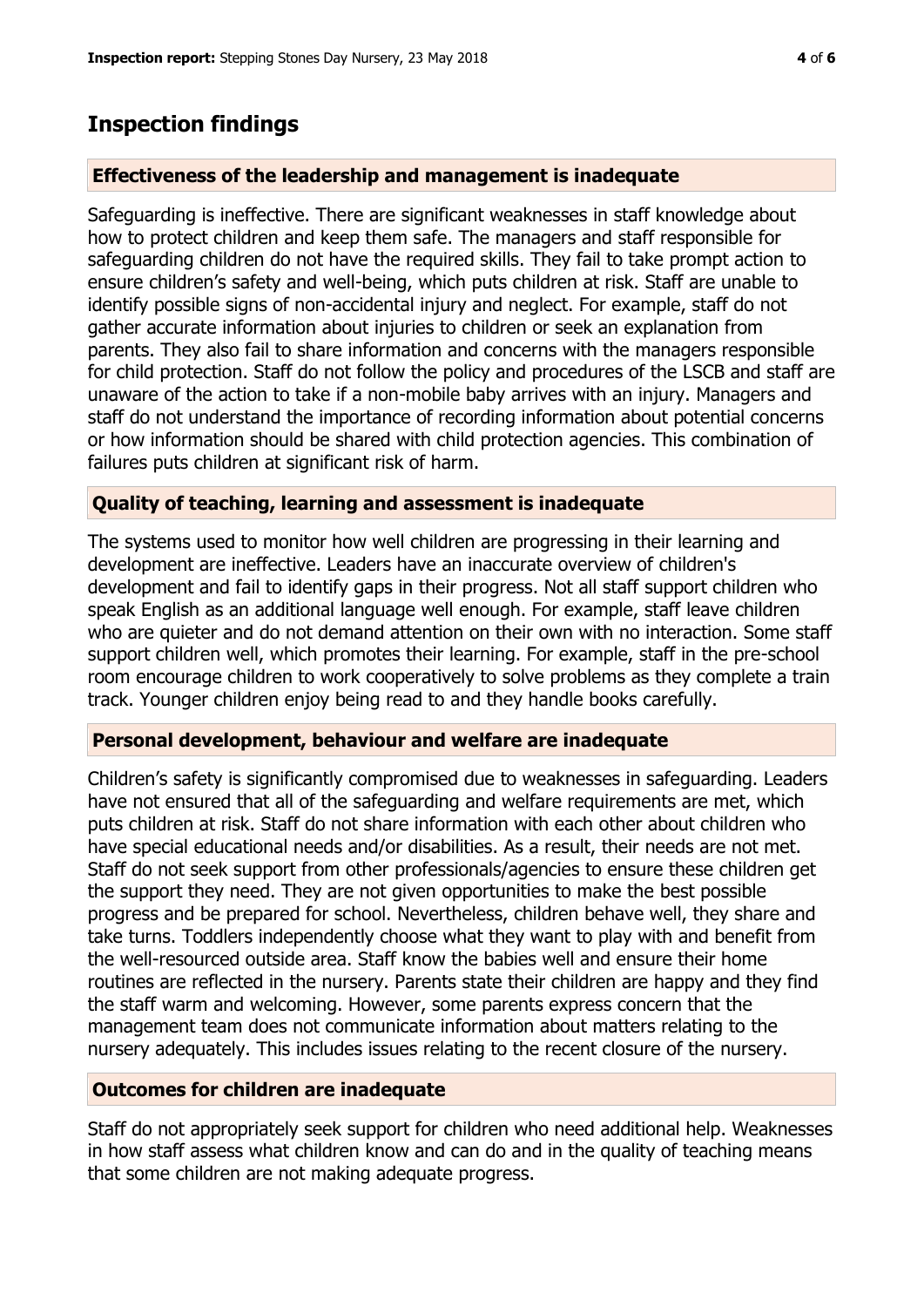# **Setting details**

| Unique reference number                             | EY331414                                                                             |
|-----------------------------------------------------|--------------------------------------------------------------------------------------|
| <b>Local authority</b>                              | Gloucestershire                                                                      |
| <b>Inspection number</b>                            | 1115932                                                                              |
| <b>Type of provision</b>                            | Full-time provision                                                                  |
| Day care type                                       | Childcare - Non-Domestic                                                             |
| <b>Registers</b>                                    | Early Years Register, Compulsory Childcare<br>Register, Voluntary Childcare Register |
| Age range of children                               | $0 - 8$                                                                              |
| <b>Total number of places</b>                       | 68                                                                                   |
| Number of children on roll                          | 67                                                                                   |
| Name of registered person                           | <b>Bright Horizons Family Solutions Limited</b>                                      |
| <b>Registered person unique</b><br>reference number | RP901358                                                                             |
| <b>Date of previous inspection</b>                  | 4 November 2014                                                                      |
| <b>Telephone number</b>                             | 01285 642 460                                                                        |

Stepping Stones Day Nursery was registered in 2006 and is based in Cirencester, Gloucestershire. It receives funding for the provision of free early education for children aged two, three and four. The nursery supports children with special educational needs and/or disabilities, and children who are learning English as an additional language. The nursery is open each weekday from 7.30am to 6pm all-year round. The nursery employs 18 staff. Of these, 11 hold recognised qualifications at level 3 and above.

This inspection was carried out by Ofsted under sections 49 and 50 of the Childcare Act 2006 on the quality and standards of provision that is registered on the Early Years Register. The registered person must ensure that this provision complies with the statutory framework for children's learning, development and care, known as the early years foundation stage.

Any complaints about the inspection or the report should be made following the procedures set out in the guidance 'Complaints procedure: raising concerns and making complaints about Ofsted', which is available from Ofsted's website: www.gov.uk/government/organisations/ofsted. If you would like Ofsted to send you a copy of the guidance, please telephone 0300 123 4234, or email enquiries@ofsted.gov.uk.